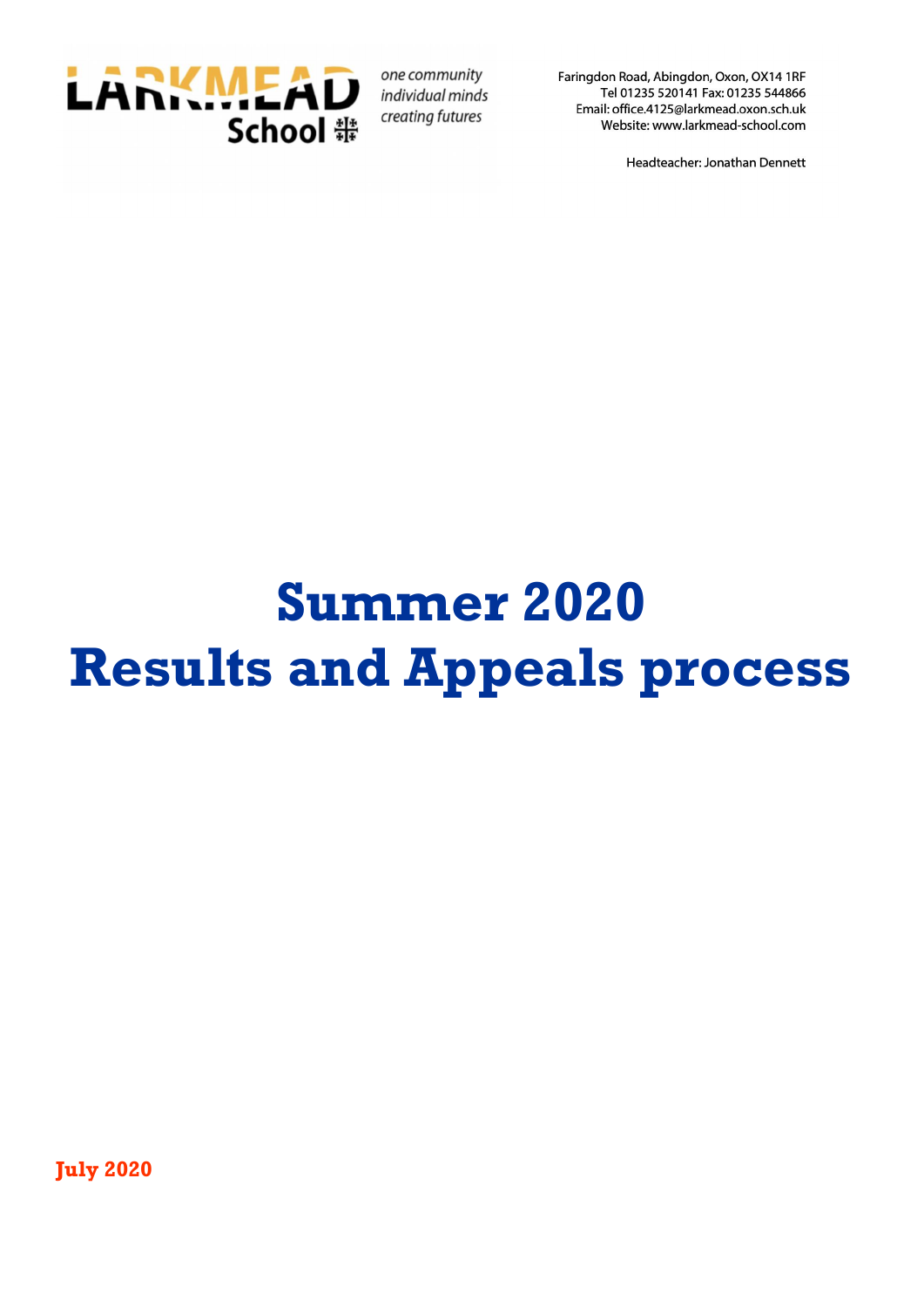# **Results and Appeals**

# **Centre assessment grades and rank orders**

Larkmead School :

- will not divulge provisional (centre assessment) grades, nor rank orders, with candidates or parents/carers before the issue of results
- understands that any inappropriate disclosure of centre assessment grades and rank order information before the issue of results will be investigated by awarding bodies as potential malpractice
- will accept a Subject Access Request (SAR) under Article 15 of the General Data Protection Regulation. All Subject Access Requests should be submitted by email to [SAR@larkmead.oxon.sch.uk](mailto:SAR@larkmead.oxon.sch.uk) from the student's school email account (to support verification), stating the student's full name. A nominated member of staff will then be in touch to confirm receipt and the nature of the information required.

# **Final grades**

Larkmead School will:

- issue results in accordance with the *Information for Candidates - Results, Appeals and Certificates* document
- signpost candidates (and parents/carers) to information provided by key stakeholders at the time final grades are issued to support their understanding of the grades awarded

# **Arrangements for results day(s)**

Larkmead School will:

- organise results day(s) and inform candidates of the arrangements in place for the collection of/access to their results
- ensure senior members of centre staff are available/accessible to candidates with whom a result/results may be discussed
- prepare information for candidates showing their options if they have concerns about their results
- signpost candidates to relevant Ofqual and/or awarding body information that sets out how their grades were calculated this year and the options available if they believe their result was not properly produced, including access to appeal

# **Arrangements for appeals**

Larkmead School will:

- follow information provided by awarding bodies to determine the grounds on which an appeal can be made on behalf of a candidate, or candidates
- make candidates aware of the arrangements in place for appeals on the day of the issue of results by providing postcards of information in the envelope with their examination results
- provide candidates with a statement of the arrangements promptly when requested
- seek any information the awarding body holds in relation to how final grades were calculated if there is a concern about any results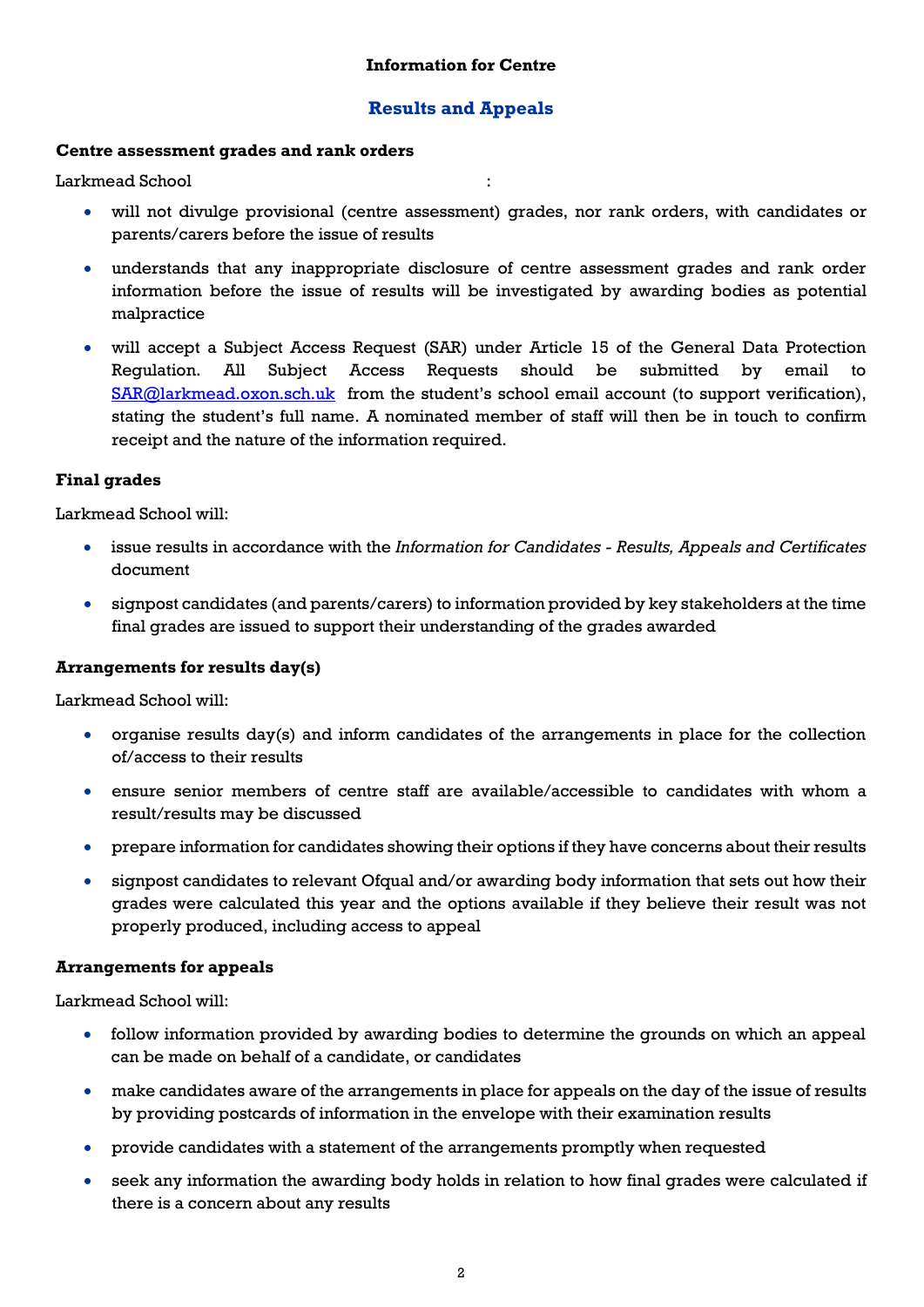- submit an appeal to the awarding body on behalf of a candidate or candidates where it is believed:
	- $\circ$  the centre itself made an error when submitting centre assessment grade or rank order information to the awarding body and has supporting evidence that confirms an error was made (and will submit its supporting evidence at the earliest stage and explain why data which the Head of Centre declared to be accurate is now considered incorrect)
	- $\circ$  the awarding body made a mistake in the operation of the standardisation model where the wrong data was used to calculate results
	- o the awarding body made an administrative error in the issuing of results
	- collect consent from a candidate before any appeal is submitted to the awarding body.

# **Internal appeals procedure**

Larkmead School will provide a process for a candidate to appeal against any decision the centre may make:

- not to seek from the awarding body any information the awarding body holds that would be needed for an appeal; and/or
- not to appeal to the awarding body

# **How centre assessment grades and rank orders were determined**

To respond to any queries, challenges or internal appeals from a candidate (or their parent/carer) Larkmead School will provide records detailing:

- the process deployed for each subject in calculating centre assessment grades and ranking of all candidates within each grade (or within the cohort where this was required by a particular qualification type)
- the support given to any newly qualified teachers in grading and ranking students
- a summary of the evidence and data used to make objective and professional judgements
- the standardisation process where a cohort was taught across several teachers in a subject area
- how any conflicts of interest were managed
- the review and check for accuracy undertaken as part of the internal sign-off process for each subject
- confirmation of the process for head of centre sign-off and submission of the declaration to awarding bodies
- any errors reported by an awarding body after the submission of information and details of how these were resolved

# **Reference publications**

# **Ofqual**

[Awarding qualifications in summer 2020](https://www.gov.uk/government/publications/awarding-qualifications-in-summer-2020)

[Decisions on exceptional arrangements for assessment and grading in 2020](https://www.gov.uk/government/consultations/exceptional-arrangements-for-exam-grading-and-assessment-in-2020) GCSEs, AS, A levels, Extended Project Qualifications and the Advanced Extension Award in maths

[Decisions on exceptional arrangements for assessment and grading in 2020](https://www.gov.uk/government/consultations/exceptional-arrangements-for-assessment-and-grading-in-2020?utm_source=049ee424-bdda-4655-af18-b43aab0c29af&utm_medium=email&utm_campaign=govuk-notifications&utm_content=immediate) Vocational, technical and other general qualifications

[Extraordinary regulatory framework: General Qualifications, COVID-19 Conditions and Requirements](https://www.gov.uk/government/publications/extraordinary-regulatory-framework-general-qualifications-covid-19-conditions-and-requirements)

<u>[Extraordinary regulatory framework: VTQ, Covid-19 Conditions and Requirements](https://www.gov.uk/government/publications/extraordinary-regulatory-framework-vtq-covid-19-conditions-and-requirements)</u>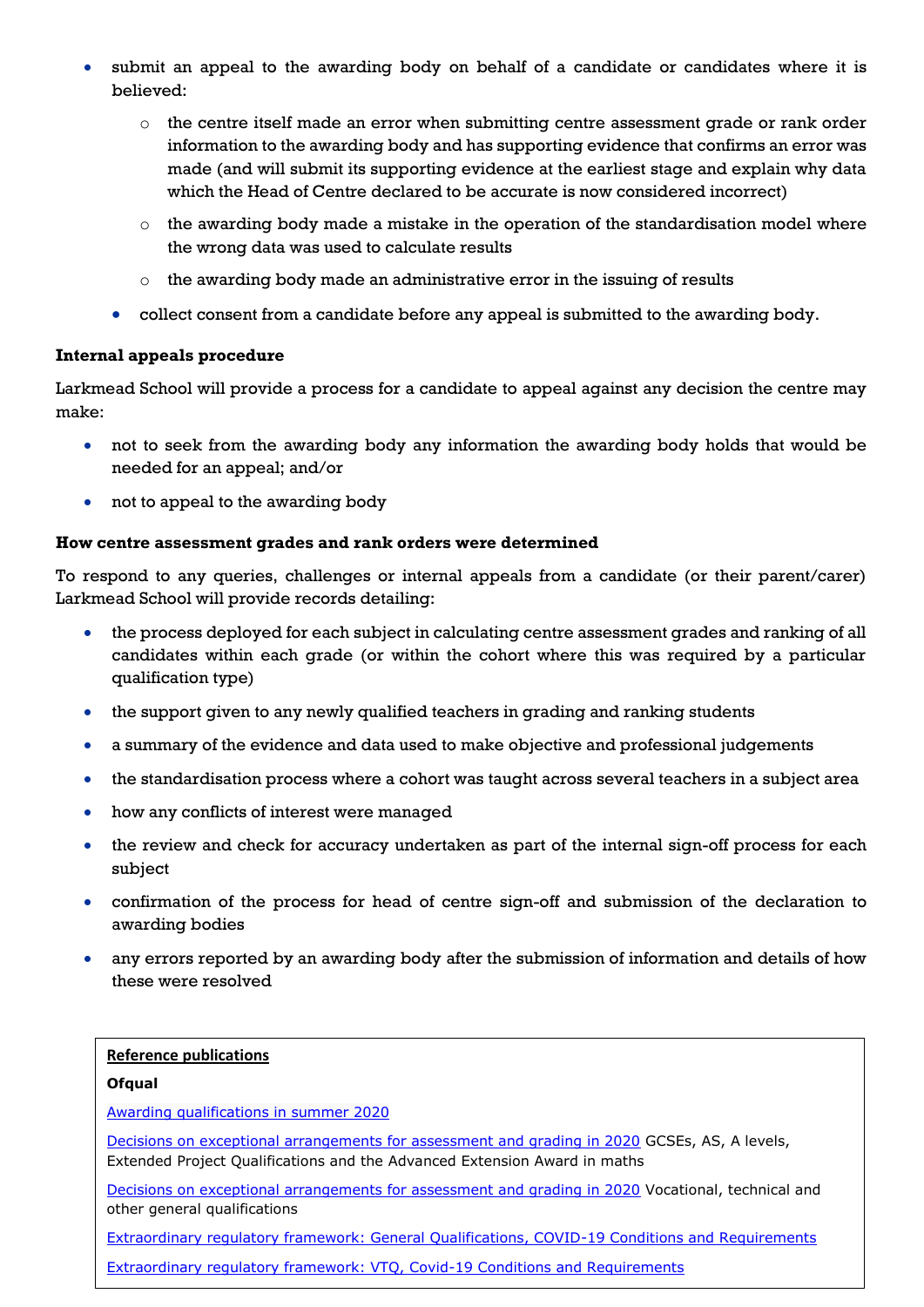# **Information for Candidates**

# **Results, Appeals and Certificates**

# **Centre assessment grades and rank orders**

Larkmead School has submitted provisional (centre assessment) grade(s) and rank order(s) to the relevant awarding body in accordance with the Ofqual quidance<sup>1</sup> on *Awarding qualifications in summer 2020* and in line with the awarding body instructions.

<sup>1</sup><https://www.gov.uk/government/publications/awarding-qualifications-in-summer-2020>

For the reason of fairness, awarding bodies are putting these grades through a standardisation process to ensure grading standards are consistent across all centres. The rank order of candidates will not be changed but the final grades candidates receive may be different to the centre assessment grade.

# **Final grades**

On candidate statements of results (results slips) and certificates, final grades will be reported in the same way as in previous years.

Final grades will be issued on results day(s) in August as follows:

| <b>Date</b> | <b>Qualification type</b>                 |  |
|-------------|-------------------------------------------|--|
| 13/08/2020  | GCE AS, A Levels and Cambridge Technicals |  |
| 20/08/2020  | <b>GCSE</b>                               |  |

# **Arrangements for results day(s)**

All students have been contacted via Parentmail and school email to inform them of the arrangements for results days. Students are to attend at the specified time period and school location as listed. The following social distancing and safety measures will be in place; students should follow the directions provided, one-way walkways should be followed and students are to go to the designated room (LRC, Sixth Form or Hall) to collect their results. Hand-sanitizer will be available throughout the school.

Teaching staff will be available to ensure any questions can be answered, including guidance and support for a student's next steps. However, staff will not be in a position to answer any queries about the Centre-assessed grades or ranks (see paragraphs below.) Information postcards on how exam boards have standardised grades and advice on future opportunities will be provided for every student in their exam results envelope.

For students unable to attend on examination results day, the results envelope will be posted to their home address later on results day.

If a student wants a parent or other designated person to collect their results in their absence, the school must be telephoned in advance, a signed letter of consent from the student must be provided and the person collecting the student's results must provide photo identification. To maintain social distancing regulations, with this exception, parents may not accompany students into school buildings.

# **Concerns about your results**

At results time, Ofqual will be providing information for students that sets out how their grades were calculated this year and the options available if they believe their result was not properly produced, including access to appeal. The *National Careers Service Exam Results Helpline*<sup>2</sup> offers advice each year for students who have not received the results they had hoped for. Ofqual will also make a helpline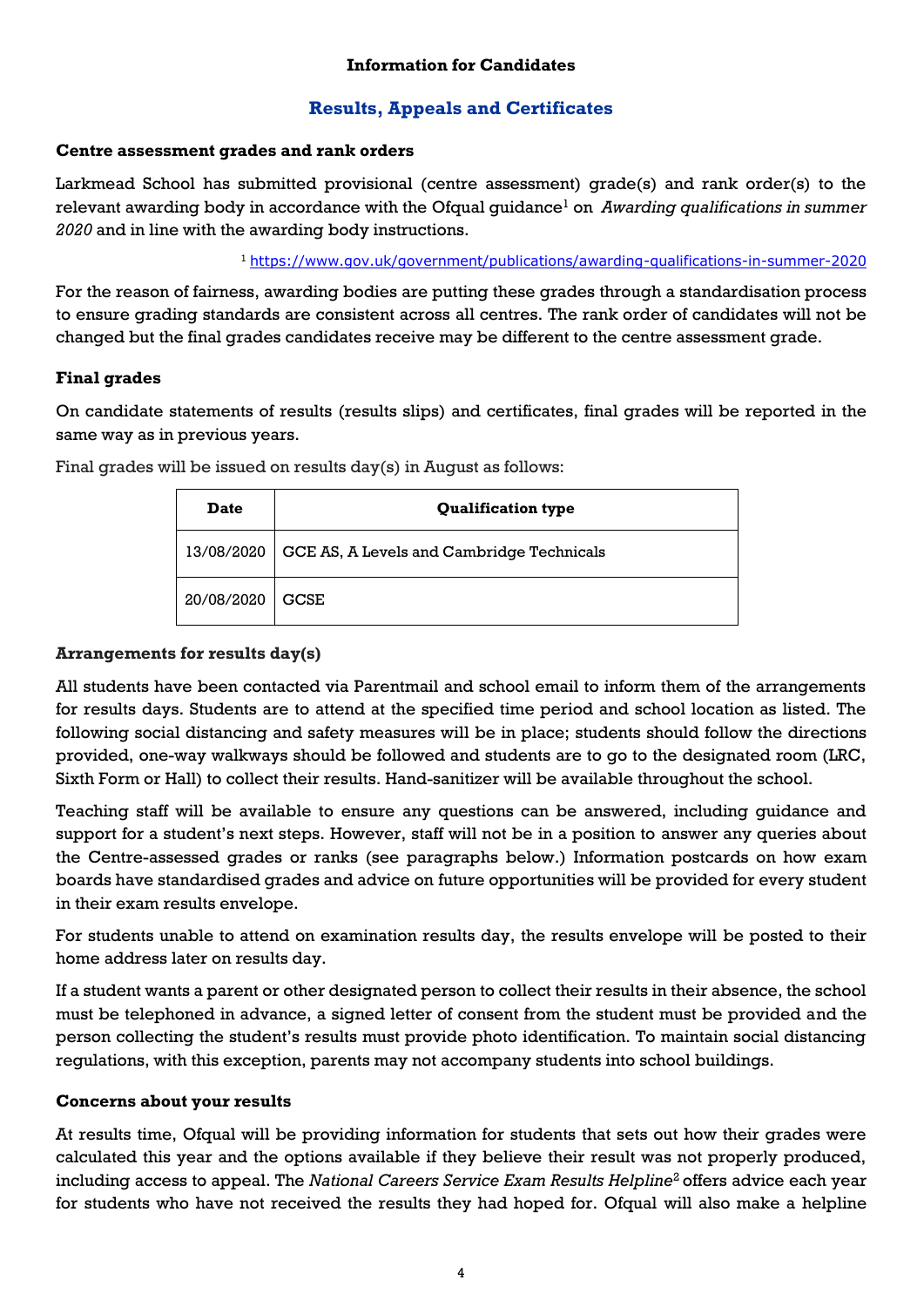available to students and their parents or carers to talk about the appeals process and any other questions they may have about their results this summer.

#### <sup>2</sup> <https://www.gov.uk/careers-helpline-for-teenagers>

Awarding bodies will also provide information for students about results. Larkmead School will signpost you to any relevant information at results time.

If you have a concern about a grade you have been awarded, you can email [r.evans@larkmead.oxon.sch.uk](mailto:r.evans@larkmead.oxon.sch.uk) to:

- check whether an error was made when submitting your centre assessment grade and rank order to the awarding body
- raise a complaint if you feel you have evidence of bias or that you were discriminated against; you could also pass such evidence on to the awarding body who could investigate for potential malpractice
- seek any information the awarding body holds in relation to how your final grade was calculated
- provide information about the opportunity to take an exam in the autumn series or in summer 2021

# **Arrangements for appeals**

The arrangements for awarding qualifications in summer 2020 state:

Candidates can appeal their grades through their centre if they feel the process this summer was not followed correctly in their case.

A candidate can:

- ask their centre to appeal on their behalf to an awarding body if there is evidence that leads a candidate to believe:
	- $\circ$  the centre made an error when submitting a centre assessment grade or rank order information
	- $\circ$  an awarding body made a mistake when calculating, assigning or communicating a grade
- appeal against the centre's decision
	- o not to seek any information the awarding body holds that would be needed for an appeal; and/or
	- $\circ$  not to appeal to the awarding body

A candidate cannot:

- appeal against their centre assessment grades and position in the rank order
- appeal in respect of the process or procedure used by Larkmead School in calculating your centre assessment grades and position in the rank order
- appeal directly in any respect to the awarding body (unless a private candidate)

# **Certificates**

Certificates, when received from the awarding body, will be issued to candidates at their home address using a recorded delivery service with Royal Mail.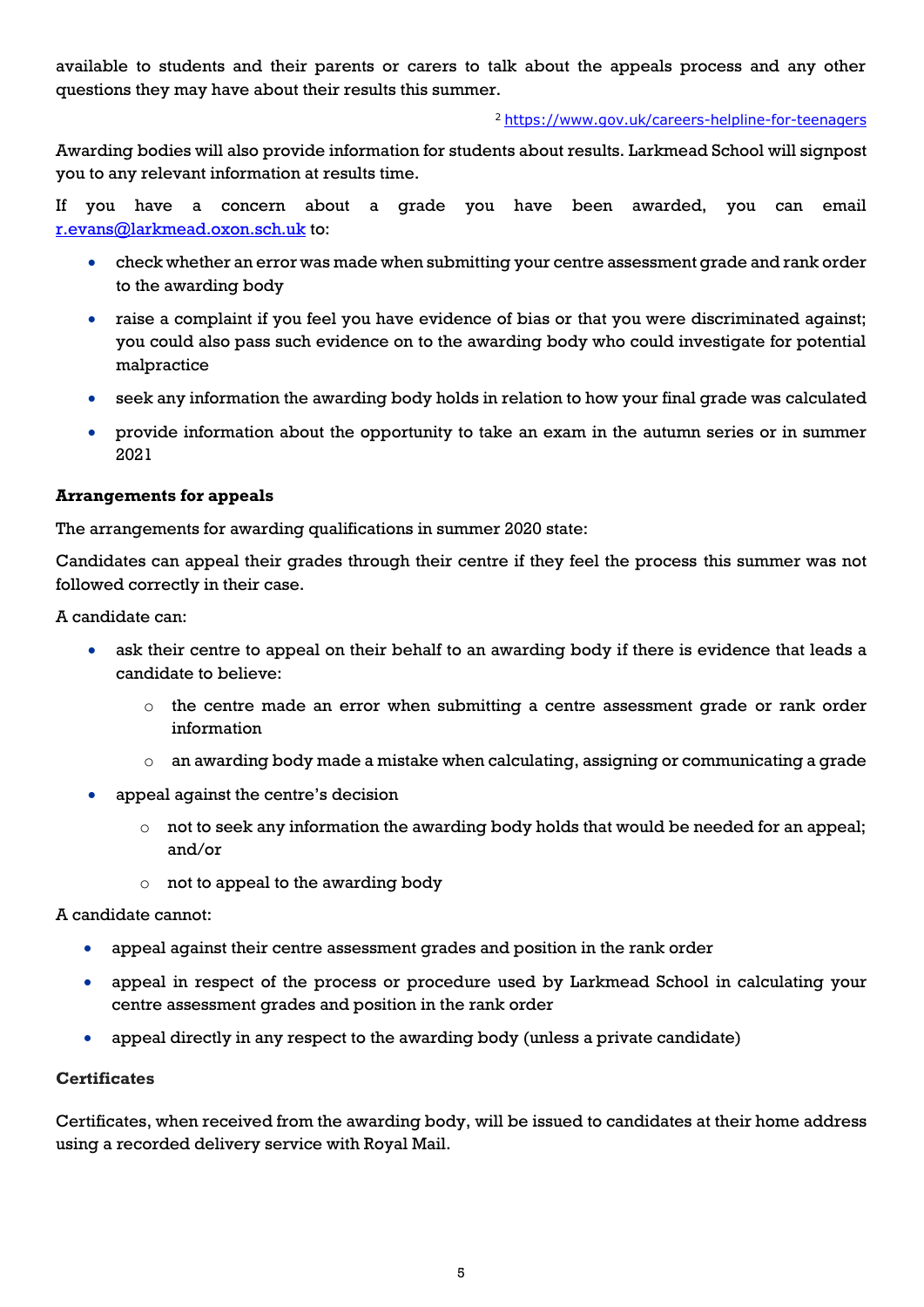# **Internal appeals procedure**

Larkmead School will:

- inform candidates of the arrangements for appeals prior to the issue of results and the accessibility of senior members of centre staff immediately after the publication of results by issuing this *Information for candidates – Results, Appeals and Certificates* notice/document.
- appeal to an awarding body on a candidate's behalf if it believes the centre itself made an error when submitting a centre assessment grade or rank order information or if it believes an awarding body made a mistake when calculating, assigning or communicating a grade
- ask the candidate to provide written informed consent (informed consent via candidate email is acceptable) before an appeal is submitted to the awarding body as the appeal could result in the final grade being lower than, higher than, or the same as the grade which was originally awarded
- only collect consent after the publication of results.
- where relevant, advise an affected candidate to inform any third party (such as a university or college) that an appeal has been submitted to an awarding body

Larkmead School will not:

- seek any information the awarding body holds that would be needed for an appeal if it does not believe an awarding body made a mistake when calculating, assigning or communicating a grade
- appeal to an awarding body on a candidate's behalf if it does not believe the centre itself made an error when submitting a centre assessment grade or rank order information or if it does not believe an awarding body made a mistake when calculating, assigning or communicating a grade

An internal appeal can be submitted to the centre where a candidate (or his/her parent/carer) believes there are grounds to appeal against the centre's decision:

- not to seek any information the awarding body holds that would be needed for an appeal and/or
- not to appeal to the awarding body

An appeal should be submitted by

**•** completing and submitting an **internal appeals form** by 4<sup>th</sup> September 2020.

The appellant will be informed of the outcome of the appeal before the centre's internal deadline for submitting a request for an appeal.

If the internal appeal is upheld by the centre, resulting in an appeal on the candidate's behalf being submitted to the awarding body:

- awarding body fees which may be charged for an appeal must be paid to the centre by the appellant before the appeal is submitted to the awarding body (fees are available from the exams officer)
- if the appeal is upheld by the awarding body, this fee will be refunded by the awarding body and repaid to the appellant by the centre.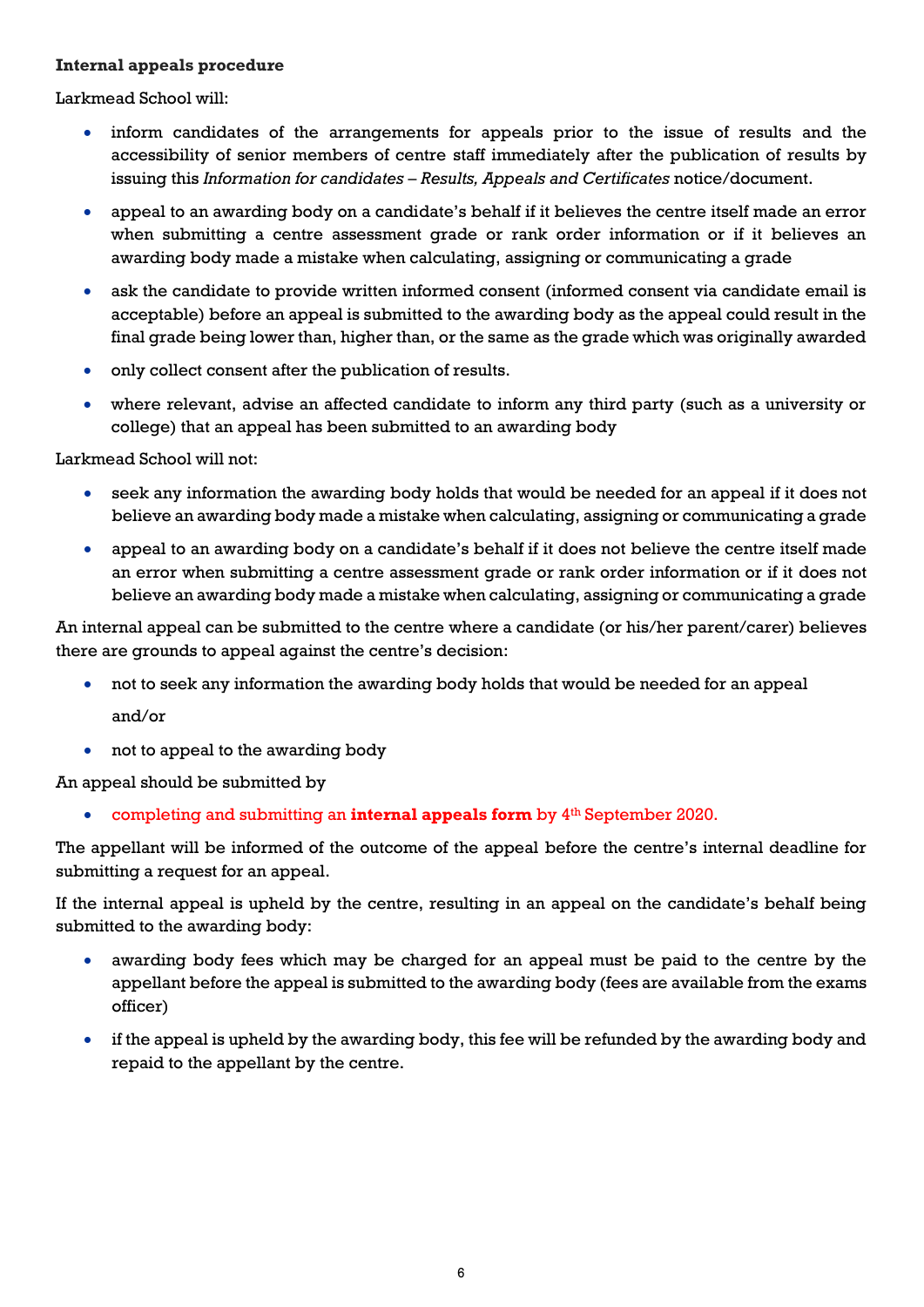| Internal appeals form                                                                                   | FOR CENTRE USE ONLY |  |
|---------------------------------------------------------------------------------------------------------|---------------------|--|
| Summer 2020 awarding                                                                                    | Date received       |  |
| Please tick box to indicate the nature of your appeal and complete all<br>white boxes on the form below | Reference No.       |  |

 $\Box$  Appeal against the centre's decision not to seek any information the awarding body holds that would be needed for an appeal

 $\Box$  Appeal against the centre's decision not to appeal to the awarding body

| Name of appellant                                  |  | <b>Awarding body</b>                        |  |  |  |
|----------------------------------------------------|--|---------------------------------------------|--|--|--|
| <b>Candidate name</b><br>if different to appellant |  | <b>Qualification type</b><br><b>Subject</b> |  |  |  |
| Please state the grounds for your appeal below:    |  |                                             |  |  |  |

If necessary, continue on an additional page if this form is being completed electronically or overleaf if hard copy being completed

Appellant signature: Date of signature:

This form must be signed, dated and returned to the exams officer on behalf of the head of centre to the timescale indicated in the internal appeals procedure